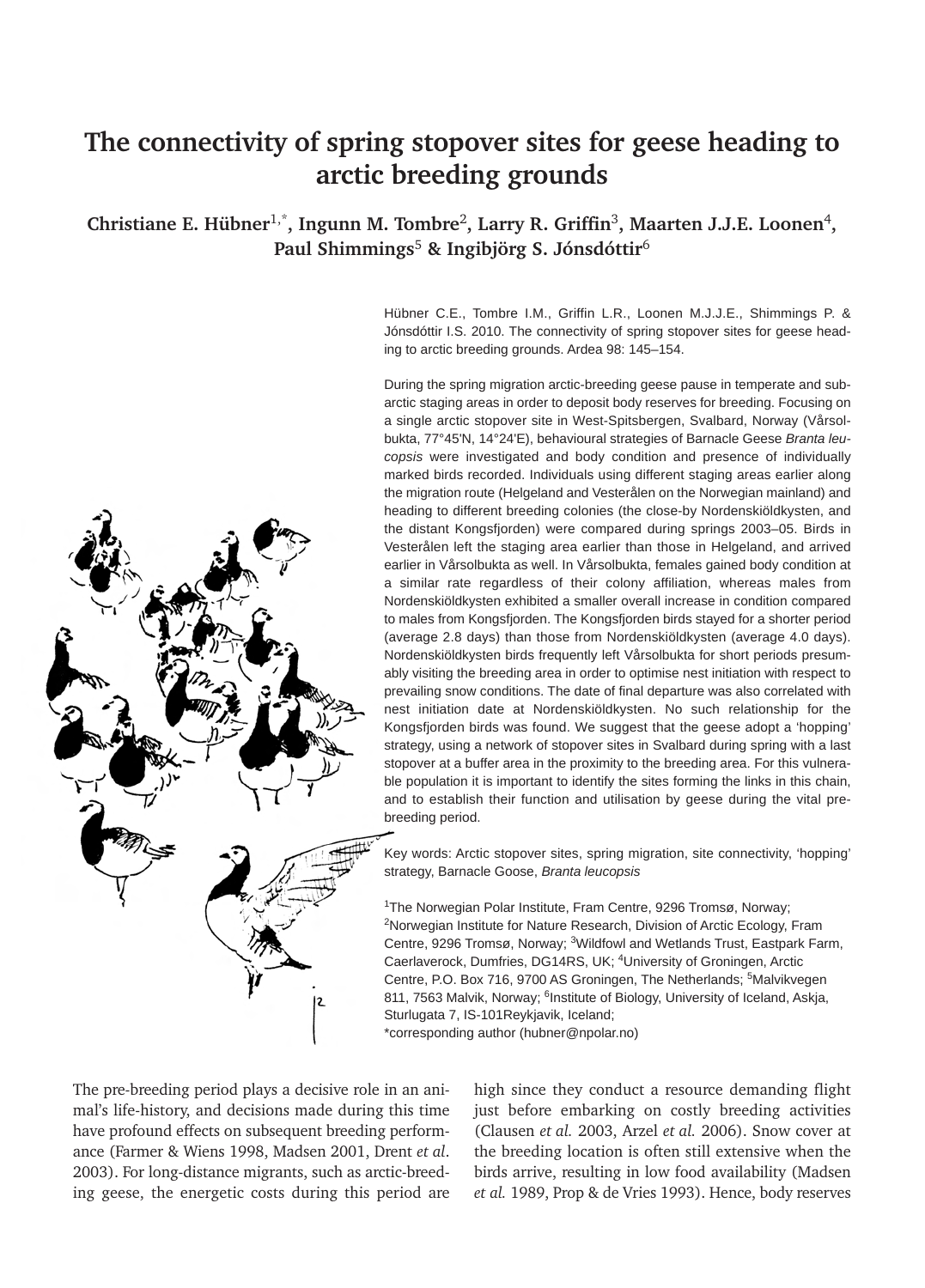brought to the breeding grounds play an important role in the outcome of reproductive activities, and discrete staging sites along the spring migration route serve to replenish body reserves during the journey north (Gauthier *et al.* 1984, Alerstam & Lindström 1990, Black *et al.* 1991, Warnock & Bishop 1998, Madsen 2001, Tombre *et al.* 2008).

In addition to the food obtained at the staging areas (Black *et al.* 1991, Ebbinge & Spaans 1995, Prop *et al.* 2003) arctic geese supplement their body reserves by continuing to feed on the breeding grounds prior to egg-laying (Prop *et al.* 1984, Choinière & Gauthier 1995, Hübner 2006). Geese breeding in Svalbard travel over 1,000 km over the open sea during migration (Madsen *et al.* 1999, Fig. 1). After arrival they congregate in vegetated areas with advanced snow melt in order to regain fat reserves before the final move to the breeding areas (Prop & de Vries 1993, Mehlum 1998, Hübner 2006). Satellite tracking studies have proven successful in locating pre-breeding areas in the Arctic (e.g. Clausen *et al.* 2003, Griffin 2008). Subsequent direct observations can determine the importance of these sites. However, detailed studies are rare and little is known about the utilization and function of these sites at present.

The reproductive success of a migrating goose depends on an early arrival at the breeding location and is positively correlated with the body reserves (Ankney & MacInnes 1978, Prop & de Vries 1993, Dalhaug *et al.* 1996). The optimal strategy at a stopover site will therefore depend on the date in relation to the progress of snow melt, the bird's body condition and the distance remaining to its ultimate destination. On migration north from the UK wintering areas, the Svalbardbreeding population of the Barnacle Goose *Branta leucopsis* utilise staging sites in Helgeland, central Norway (Fig. 1), and Vesterålen in northern Norway (Follestad & Shimmings 2001, Tombre *et al.* 2005). The distance of approximately 300 km between these staging sites has the potential to influence body reserve dynamics and the timing of arrival and further migratory steps within Svalbard. Once in Svalbard, the distance to their breeding colonies differs considerably which presumably will be reflected in their behavioural decisions at the pre-breeding sites.

In the present study, the connectivity of stopover sites during the spring migration of Barnacle Geese is examined, with a special emphasis on the pre-breeding site at Vårsolbukta on the west coast of Svalbard. Here, the body condition and timing decisions of individually marked geese were recorded. Vårsolbukta is visited by approximately 20% of the entire Svalbard population during the pre-breeding period (Hübner 2006). The geese are able to supplement fat reserves during their stay, but variation in body reserve gain among individuals is high (Hübner 2006). This study provides a unique opportunity to evaluate the utilisation of an arctic prebreeding site by geese coming from different spring staging sites and with different breeding colony affiliations. Such a site is expected to have different functions for different individuals, depending on the distance from the previous site and the distance to the final destination.

# METHODS

#### **Study area**

Vårsolbukta (77°45'N, 14°24'E, Fig. 1) is characterised by an early snow melt due to its south-westerly-facing slopes and relatively rich vegetation fertilized by a large seabird colony (for details see Hübner 2006). Consequently, it is an attractive feeding area for geese during spring when food availability in Svalbard is limited. Observations were conducted in a  $4.5 \text{ km}^2$ study area that covered most of the favourable feeding habitat during 2003–05. Alongside the large numbers of Barnacle Geese using Vårsolbukta in early spring, are Pink-footed Geese *Anser brachyrhynchus* and Light-bellied Brent Geese *Branta hrota* with maximum daily counts of 2042, 1003, and 253, respectively, during the study period (Hübner 2007).

For a description of the Norwegian staging areas, Helgeland and Vesterålen, see Prop *et al.* (2003) and Tombre *et al.* (2005, 2008, 2009). For the breeding colonies in Svalbard, Nordenskiöldkysten and Kongsfjorden, see Prop & de Vries (1993) and Loonen (1997).

### **Study species**

During the study, the Svalbard Barnacle Goose population was estimated to be 25,000 individuals (WWT, unpubl. data). The main wintering area of the population is on the Solway Firth, UK (55°N, 03°W, Fig. 1). Spring migration commences in mid-April. On their way north, the geese stage on the coastal islands of Helgeland, mid-Norway (65°N, 12°E) and Vesterålen in northern Norway (69°N, 16°E), until the last week of May. Barnacle Geese breed in colonies or loose groups mainly along the west coast of Spitsbergen between 76°35'N and 79°50'N (Mehlum 1998) and egg-laying commences at the beginning of June, shortly after nest sites become snow free (Madsen *et al.* 2007).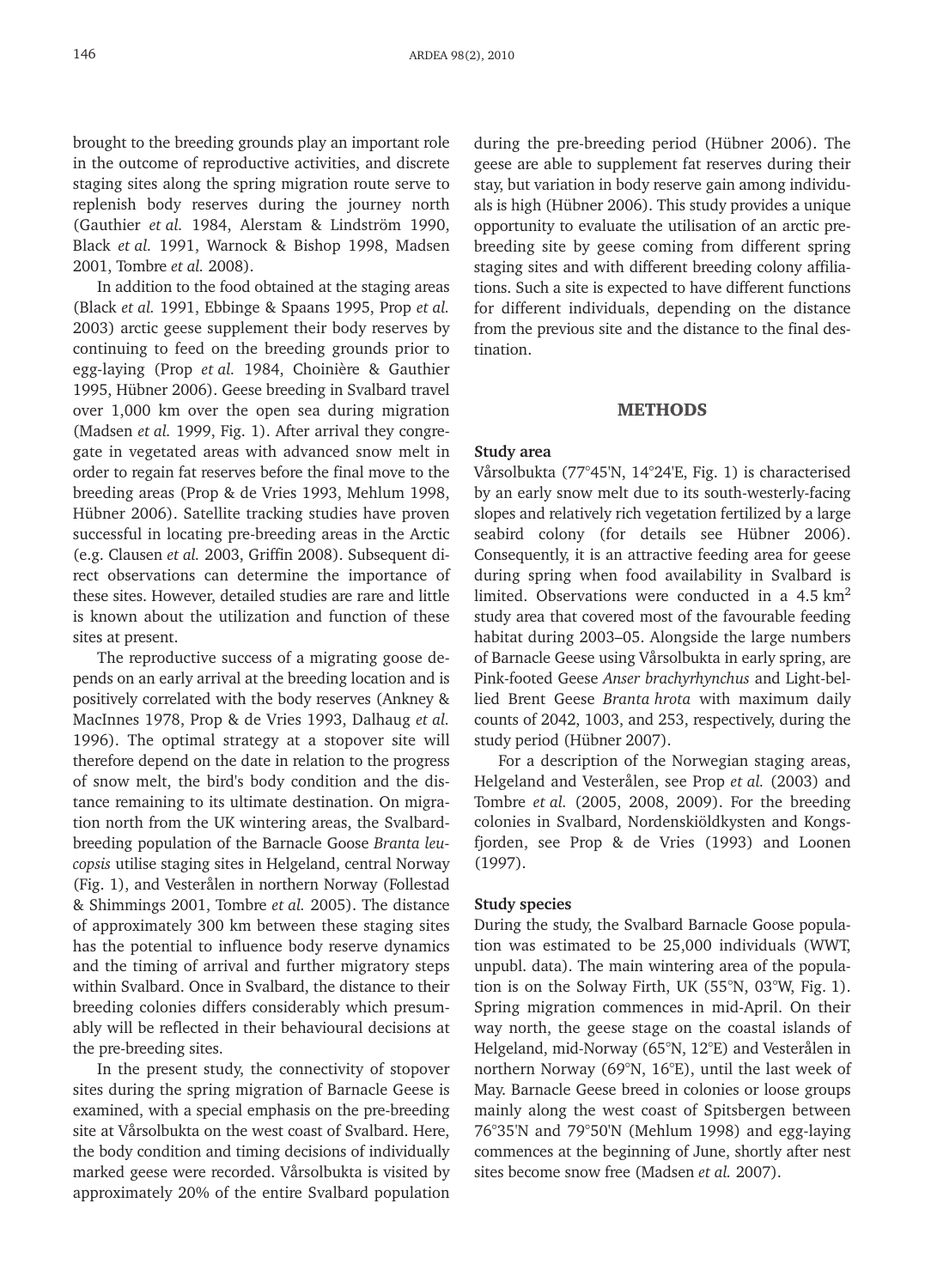

Figure 1. Flyway of the Svalbard Barnacle Goose: wintering area in UK (Solway Firth), staging areas in Norway (Helgeland and Vesterålen), a stopover site in Svalbard (Vårsolbukta) and breeding colonies; NA = Ny-Ålesund, KF-isl = islands in Kongsfjorden, Isfj = Isfjorden, WL = Wilson laguna, DØ = Daudmannsøyra, EF = Erdmannflya, GD = Gipsdalen, SD = Sassendalen, DiØ = Diabasøya.

#### **Ring resighting**

Geese have been caught and marked in several breeding colonies since the 1970s, and at the time of this study about 8% of the population was ringed with individual alphanumeric coded leg-rings. Rings can be identified through a telescope (with a 20–60× zoom) up to 250 m (occasionally a 135× magnification was used to read rings up to 700 m). To avoid pseudo-replication in analyses concerning the timing of migration, marked pairs were regarded as a single datum point.

*Norwegian staging areas* – Goose flocks were systematically observed and rings recorded on a daily basis from roads and other vantage points at a few key sites. To estimate departure dates, last sightings of marked individuals were used. These were inevitably biased towards earlier dates if individuals are missed while still present in an area. However, such a bias will presumably be similar in all areas, allowing us to compare departure dates from different areas.

*Vårsolbukta* – The area was scanned daily for ringed birds, from 16 May to 9 June each year, which included the full goose staging period. Where possible the ring codes were identified and the sex was determined.

# **Colony affiliation**

Assuming that the geese ringed in an area are affiliated to that area in later years (due to their high fidelity to breeding and moulting sites, Black *et al.* 2007), marked Barnacle Geese were associated with a specific breeding colony. The ringing locations in Svalbard were pooled into breeding area categories, hereafter referred to as colonies, according to their distance and direction from the study area (Fig. 1): (1) Nordenskiöldkysten: including all ringing locations along the west coast of Nordenskiöldland (3–35 km, "local"); (2) Kongsfjorden: the islands in Kongsfjorden and the settlement of Ny-Ålesund (140–145 km, "distant"); (3) Isfjorden (west): Daudmannsøyra, Prins Karls Forland (Wilson laguna) and Erdmannflya (50–85 km); (4) Isfjorden (east): Sassendalen and Gipsdalen (80–95 km). The number of ringed birds differs between colonies and changes between years due to mortality and differential ringing efforts. As not all of the colonies were visited frequently, ring sighting data from the wintering area were used to estimate the total number of rings in each colony per year. These yearly estimates were then used to calculate the proportions of ringed birds per colony seen in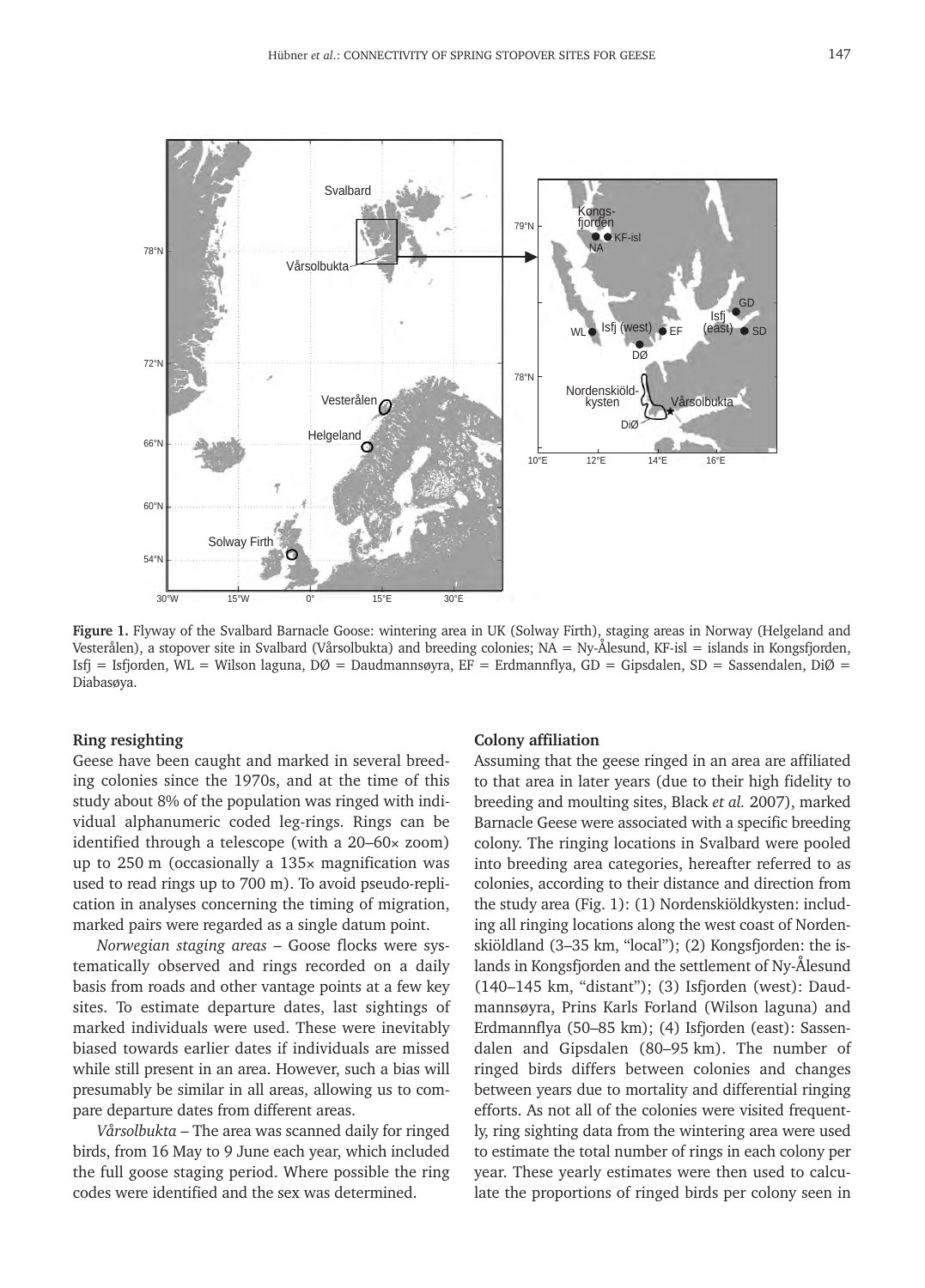Vårsolbukta during the three years. The number of years a bird was seen in Vårsolbukta was tallied in order to estimate site fidelity between years for individuals from the two colonies for which most data were available (Nordenskiöldkysten and Kongsfjorden). For this purpose, we only used birds that were recorded in Vårsolbukta in 2005 and ringed before 2003 to avoid any bias due to mortality or new rings being added to the population during the study period.

#### **Body condition**

Body condition of ringed individuals was assessed by the use of an abdominal profile (AP) index (Owen 1981), a subjective estimate of body condition in geese. The index exhibits a linear relation to body mass or fat reserves (Fox *et al.* 1998, Madsen & Klaassen 2006). Total AP gain was calculated by subtracting the AP at first sighting from the AP at last sighting. Only birds staying longer than 24 hours were included in the analyses of AP gain.

# **Time of nest initiation**

The island of Diabas at Nordenskiöldkysten (77°50'N, 13°45'E; linear distance from Vårsolbukta: c. 16 km; Fig. 1) was monitored during the nesting period of 2004 from arrival at the colony through to the end of the incubation with nest initiation dates being recorded. At Ny-Ålesund, Kongsfjorden (78°55'N, 11°56'E; Fig. 1) in 2003 and 2005, detailed observations started at the end of June, and breeding phenology is thus based on hatch dates. Hatch dates of families with at least one ringed parent were established during nest checks or by backdating using an estimate of gosling age at first sighting (Larsson & Forslund 1991). Nest initiation dates were estimated from hatch dates by subtracting the average length of the incubation period (24 days) and the number of days corresponding to the clutch size or family size at first sighting.

## **Statistical analyses**

Except for the Capture–Mark–Recapture (CMR) modelling, all statistical tests were carried out using the statistical software R, version 2.2.1 (R Development Core Team 2005). To test for segregation of birds with different colony affiliation at the staging areas in Norway a general linear mixed model was used, with colony affiliation as response variable, staging areas as fixed factor and repeated measures of individual rings over successive years. To test for colony differences in fidelity to the arctic stopover site at Vårsolbukta, a contingency table test  $(\chi^2)$ , columns: colonies; rows: the number of years a bird was seen) was performed. Linear models were used to examine AP at arrival at Vårsolbukta (for each sex separately; predictor variables: date<sub>arrival</sub> and staging area), AP gain during the stay in Vårsolbukta (for each sex separately; predictor variables:  $AP_{\text{arrival}}$ , colony affiliation, date<sub>arrival</sub> and stopover duration), departure date from staging sites in Norway (predictor variable: staging area), date of arrival in Vårsolbukta (predictor variable: staging area and colony affiliation), time elapsed between departure from the staging sites and arrival in Vårsolbukta (predictor variable: staging area) and nest initiation (predictor variable: date  $_{\text{depar}}$ . <sub>ture</sub>). Non-significant variables were removed from the models by stepwise iteration. In all analyses, year was included as predictor variable to control for year effects.

CMR analyses (Lebreton *et al.* 1992) were used to calculate emigration  $\Phi$ , immigration  $\gamma$  and resighting probabilities  $p_r$  for ringed individuals at Vårsolbukta (Schaub *et al.* 2001, Verkuil *et al.* 2010). Mortality during the short stopover stays of migration is negligible and true survival is assumed to be one (Schaub *et al.* 2001). Cormack–Jolly–Seber models within the program MARK 4.3 (White & Burnham 1999) were used to separate emigration (and immigration) probability from resighting probability. The fit of the general model to the data set was tested with the bootstrap goodnessof-fit test provided by MARK (Cooch & White 2006) and the most parsimonious model was selected based on Akaike's Information Criterion (AIC).

Individual sighting histories were established for birds observed between 16 May and 9 June in each year. The daily records were pooled into seven time periods of three days (t) and an initial four day period. Each vector was assigned to one of six groups that represented the six combinations of years (2003, 2004 and 2005) and colony affiliations (col: Nordenskiöldkysten (NK) and Kongsfjorden (KF)), i.e. NK-2003, KF-2003, etc. Thus, the general model was: Φ (year×col×t),  $p_r$ (year×col×t) and it was possible to test for differences between years, breeding colonies and their interactions. Including t in the model allowed for the identification of possible time dependencies (Lebreton *et al.* 1992).

In addition, the mean stopover duration (S) of birds seen during each time period was calculated (Schaub *et al.* 2001). S is the sum of  $S_b$  and  $S_a$ , with  $S_b$  and  $S_a$ being the estimated stopover duration before and after the time period, respectively. Since most birds had left the study area after the last time period,  $\Phi_{n+1}$  was set equal to  $\Phi_{\rm n}$ , with n being the number of time periods. Likewise, no geese were seen before the first occasion and  $\gamma_{n+1} = \gamma_n$ .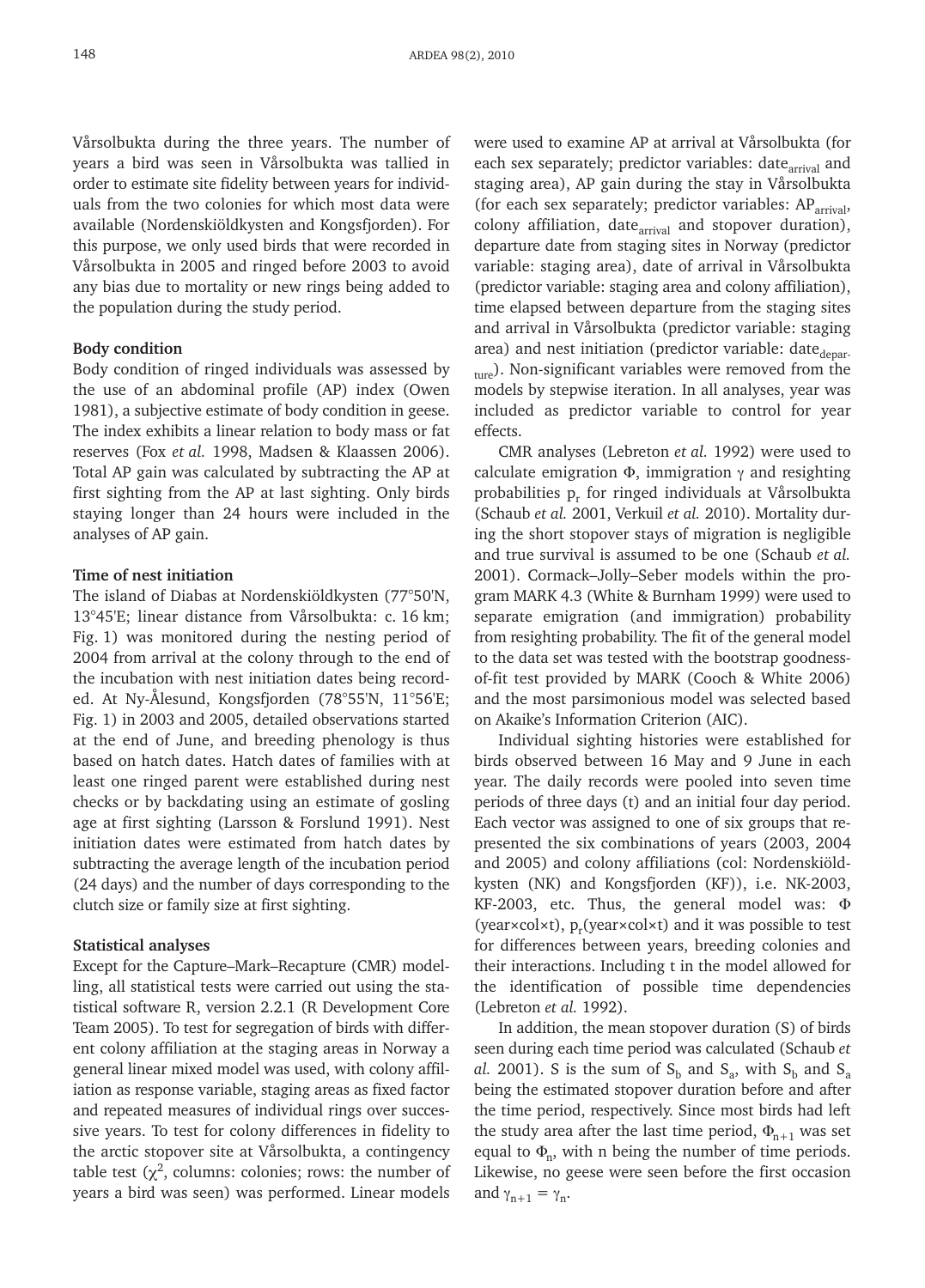Arrival and departure dates are based on first and last sightings of ringed birds in the study area. All dates are presented as day numbers starting from May, i.e.  $1 = 1$  May,  $2 = 2$  May, etc.

## RESULTS

#### **Use of stopover sites**

*Norwegian staging areas* – In Vesterålen, 92.9% of the individuals observed over the years ( $n = 28$ ) were affiliated to the Kongsfjorden breeding colony, whereas for Helgeland this number was only  $61.6\%$  ( $n = 109$ ; GLMM over the complete data set with observations for three years,  $F_{1,204} = 12.95$ ,  $P < 0.001$ ). Only 6 Kongsfjorden birds were observed in both staging areas in the same or in consecutive years.

*Vårsolbukta* – Totals of 241, 168 and 230 ringed Barnacle Geese with known colony affiliations were observed in Vårsolbukta during 2003, 2004 and 2005, respectively. The proportion of birds from the Nordenskiöldkysten colony that used Vårsolbukta was 2–8 times larger than the proportions of birds from other colonies (Fig. 2). Most of the ringed birds visited Vårsolbukta in one year only (Nordenskiöldkysten: 43%, Kongsfjorden: 74%), which indicates alternative stopover sites are available. Relatively more birds from Nordenskiöldkysten were seen in two or three of the years (41 and 16%) compared to birds breeding in Kongsfjorden (22 and 4%;  $\chi^2_{2} = 7.51, P < 0.05, n = 56$ and 27 for Nordenskiöldkysten and Kongsfjorden birds, respectively).



**Figure 2.** Proportions of all ringed birds per colony that were seen in Vårsolbukta, Svalbard, for four Barnacle Goose colony areas in Svalbard (Fig. 1), during spring 2003, 2004 and 2005. Isfj = Isfjorden. Numbers over columns are the number of geese seen in Vårsolbukta.

# **Body condition dynamics**

Female AP at arrival was positively correlated with arrival date (ANCOVA,  $F_{1,230} = 31.9$ ,  $P < 0.001$ , predicted regression coefficient  $B = 0.07$ ), i.e. late arriving females had larger fat reserves than those arriving early. Male AP at arrival in Vårsolbukta was independent of arrival date (ANCOVA,  $F_{1,253} = 0.7$ ,  $P = 0.4$ ). In neither sex did AP at arrival differ between birds from different staging areas (females:  $F_{1,20} = 0.0$ ,  $P = 0.98$ ; males:  $F_{1,20} = 0.2, P = 0.6$ .

Female gain in fat reserves showed a negative relationship to AP at arrival in Vårsolbukta (ANCOVA,  $F_{1,123} = 26.6, P < 0.001, B = -0.42$ , i.e. females in poor body condition gained more fat reserves than those arriving in better condition. There was no difference in AP gain between females from different colonies ( $F_{1,119} = 1.8, P = 0.2$ ) and AP gain was independent of arrival date  $(F_{1,119} = 0.0, P = 0.9)$ .

Males heading towards Nordenskiöldkysten gained less AP units during their stay in Vårsolbukta (mean =  $0.1 \pm 0.06$  (SE),  $n = 87$ ), compared to Kongsfjorden males (mean =  $0.5 \pm 0.07$ ,  $n = 40$ , ANCOVA,  $F_{1,120} =$ 11.3, *P* < 0.01). Male AP gain decreased with increasing AP at arrival in Vårsolbukta  $(F_{1,120} = 50.1,$  $P < 0.001$ ,  $B = -0.81$ ). Arrival date in Vårsolbukta did not show a significant effect on AP gain  $(F_{1,120} = 3.6,$  $P = 0.06$ ,  $B = -0.03$ . Adding stopover duration did not improve any of the models above (for all models: ns).

#### **Timing of movements**

The mean date of last sighting of ringed birds in Norway differed between staging areas (Helgeland: mean = 15.5 ± 0.2, *n* = 278; Vesterålen: mean = 12.0  $\pm$  0.6, *n* = 83; ANOVA,  $F_{1,355}$  = 51.79, *P* < 0.001). Birds staging in Helgeland arrived later in Vårsolbukta than birds staging in Vesterålen (Helgeland: mean =  $27.3 \pm 0.6$ ,  $n = 34$ ; Vesterålen: mean =  $22.8 \pm 1.8$ ,  $n = 8$ ; ANOVA,  $F_{1,40} = 8.53$ ,  $P < 0.01$ ). The mean time elapsed between the last sighting in Norway and the first sighting in Vårsolbukta was similar for individuals staging in the two mainland staging areas (Helgeland: mean = 12.7 d (range: 3–28 d), *n* = 34; Vesterålen: mean = 11.9 d (range: 5–17 d),  $n = 8$ ; ANOVA,  $F_{1,40} =$ 0.17,  $P = 0.7$ ). There was no difference in the date of first sighting in Vårsolbukta for birds with different breeding colony affiliation (ANOVA,  $F_{1,263} = 2.67$ ,  $P =$ 0.1).

The goodness-of-fit-test for the general CMR-model was not significant for immigration ( $\hat{c} = 1.06$ ,  $P =$ 0.27) and emigration ( $\hat{c} = 1.04$ ,  $P = 0.35$ ), implying that the model assumptions were met. Testing the set of models revealed that both immigration and emigration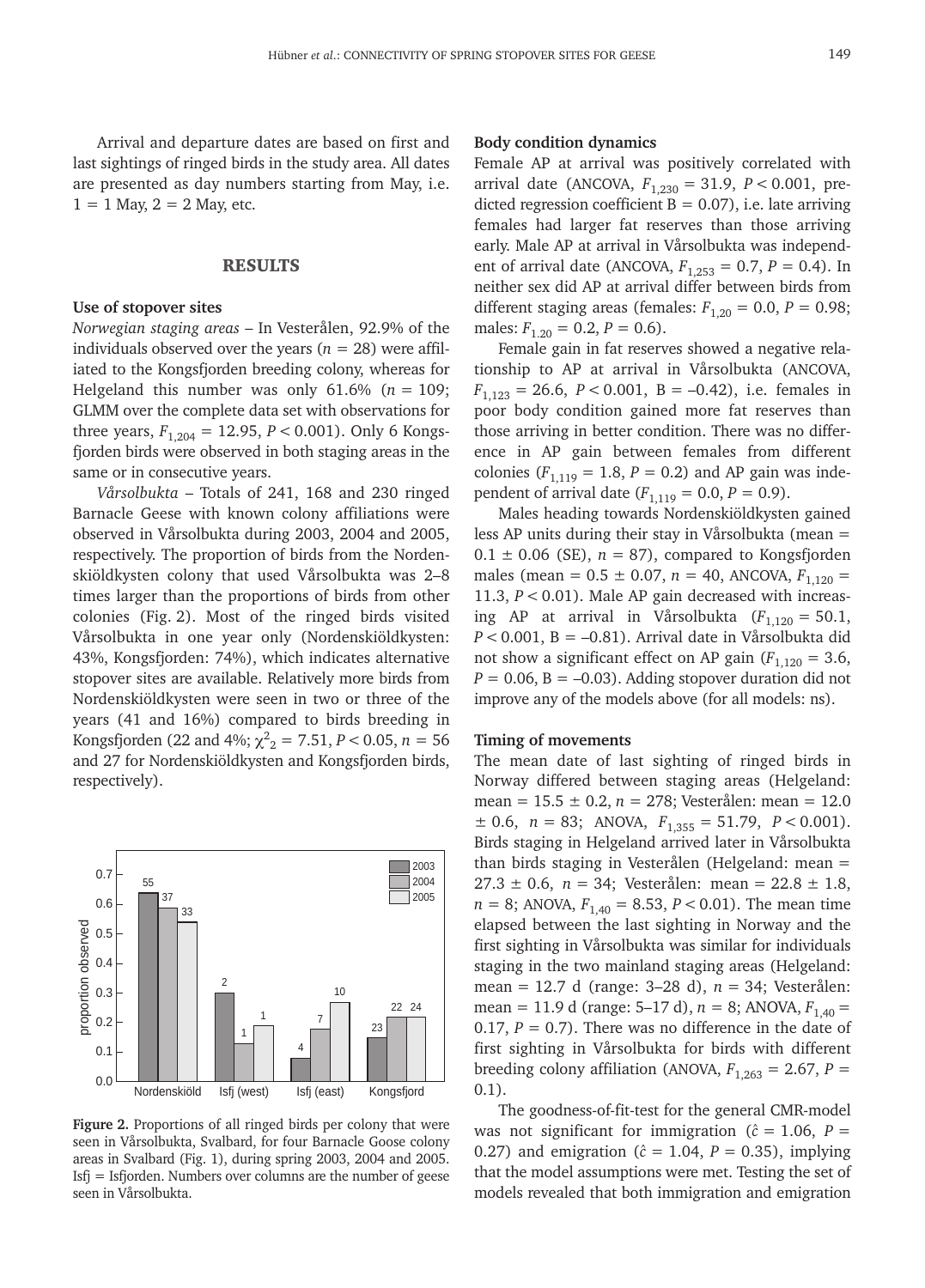

**Figure 3.** Mean length of stay by Barnacle Geese in the stopover area Vårsolbukta breeding in Nordenskiöldkysten and Kongsfjorden based on CMR-analyses. Three years pooled (2003–05). Days were pooled in periods of three or four days. Stopover duration by Kongsfjorden birds in the seventh period could not be calculated due to limited sample size.

were related to colony and time period, whereas resighting probability was related to colony alone (Table 1). The most parsimonious models did not include year thus indicating no year differences.

Birds from Nordenskiöldkysten stayed longer than birds from Kongsfjorden and length of stay generally decreased with progressing season (Nordenskiöldkysten: mean =  $4.0 \pm 0.3$  d, Kongsfjorden: mean =  $2.8$  $\pm$  0.1 d, Fig. 3). Resighting probability was lower for birds from the local breeding area Nordenskiöldkysten  $(p_r = 0.55 \pm 0.05)$  compared to birds from Kongsfjorden ( $p_r = 0.94 \pm 0.06$ ). This difference indicates that local birds more frequently left the study area for one or several days returning afterwards.

**Table 1.** The three most parsimonious models for immigration γ, emigration  $Φ$  and resighting probability p<sub>r</sub> for Barnacle Geese in Vårsolbukta, Svalbard, during springs 2003–05, ordered by Akaike's Information Criterion (AIC<sub>c</sub>).  $\Delta AIC_c =$  difference in AIC compared to the most parsimonious model; AIC<sub>c</sub> weight = measure of model selection certainty;  $NP =$  number of parameters; col = breeding colony affiliation (Nordenskiöldkysten or Kongsfjorden);  $t =$  time period (3 (4) days pooled).

| Model                                                      | $AIC_{c}$ | $\Delta AIC_c$ | AIC, weight | NP |
|------------------------------------------------------------|-----------|----------------|-------------|----|
| Immigration                                                |           |                |             |    |
| $\gamma$ (col $\times$ t), p <sub>r</sub> (col)            | 833.06    | 0              | 0.9927      | 15 |
| $\gamma$ (col), $p_r$ (col $\times$ t)                     | 842.91    | 9.86           | 0.0072      | 15 |
| $\gamma$ (col $\times$ t), p <sub>r</sub> (col $\times$ t) | 848.03    | 14.97          | 0.0006      | 24 |
| Emigration                                                 |           |                |             |    |
| $\Phi$ (col $\times$ t), p <sub>r</sub> (col)              | 841.84    | 0              | 0.9194      | 15 |
| $\Phi$ (col), p <sub>r</sub> (colxt)                       | 848.74    | 6.90           | 0.0292      | 16 |
| $\Phi$ (col), $p_r(t)$                                     | 848.81    | 6.98           | 0.0281      | 9  |

## **Timing of breeding**

*Nordenskiöldkysten* – There was a positive relationship between last sighting date in Vårsolbukta and nest initiation date (linear regression,  $R^2 = 0.65$ ,  $P < 0.01$ ,  $n =$ 10), with a mean time period elapsed between sightings in the two areas of 5.2 d (range: 2–8 d; Fig. 4A).

*Kongsfjorden* – We found no relationship between nest initiation date and date of last sighting in Vårsolbukta  $(R^2 = 0.1, P > 0.4, n = 15)$ . The mean time elapsed between the two sightings was 12.0 d (range: 7–26 d,  $n = 15$ ; Fig. 4B).

# DISCUSSION

During the three years of the study, the arctic stopover site of Vårsolbukta was used by geese from many different colonies. Local birds from nearby Nordenskiöldkysten used the area more extensively and showed a higher site fidelity in consecutive years than birds from the distant breeding area of Kongsfjorden, indicating a differential utilisation pattern of stopover sites depending on the birds' stage of migration.

At the staging areas in Norway, a partial segregation of birds from different colonies could be seen. Relatively more individuals breeding at Kongsfjorden, opposed to geese heading to the Nordenskiöldkysten colony, were observed in the staging area of Vesterålen, whereas this number was more equal in the staging area of Helgeland. The observation that geese in Vesterålen leave c. 3 days earlier than those staging in Helgeland, despite being closer to the breeding grounds, indicates that feeding conditions may have allowed for more rapid fattening in Vesterålen. The earlier departure from Vesterålen was also reflected in an earlier arrival in Vårsolbukta. For the geese breeding in the Kongsfjorden area, the saving in time and energy is advantageous since they have to travel a further c. 140 km to reach their breeding colony.

#### **Performance during stopover in Svalbard**

Alerstam & Lindström (1990) state that the most important selective forces during migration are time, body reserves and predation. Geese that still have to cover a long distance to their breeding areas experience a stronger time pressure during stopover at a given site and date than birds that breed in proximity to it. In our study, geese breeding in Kongsfjorden had a shorter stay in Vårsolbukta than the local breeders from Nordenskiöldkysten and generally spent their entire stopover time feeding in the area. Nordenskiöldkysten birds, on the other hand, stayed longer and left the area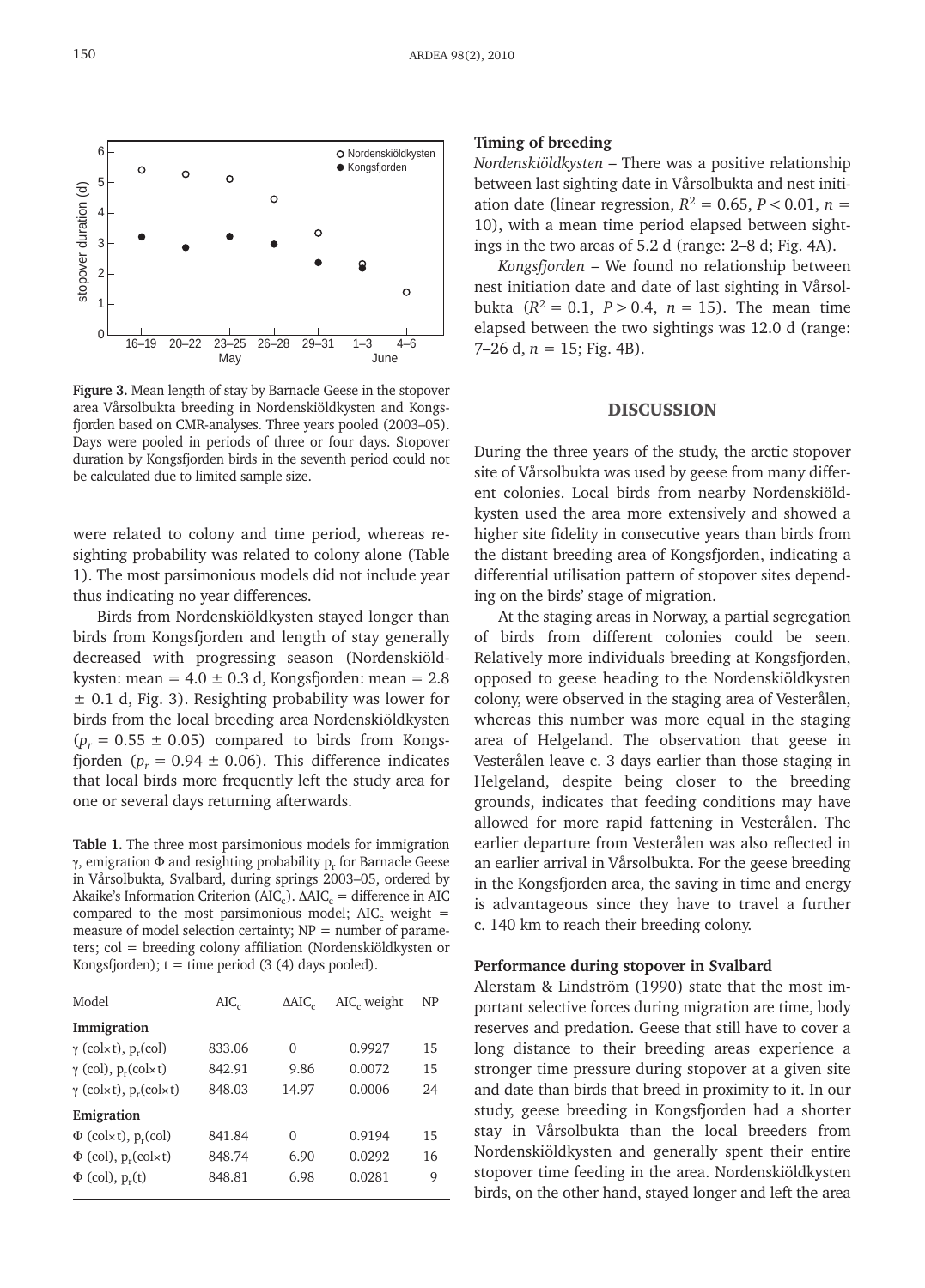

Figure 4. Estimated migration schedules of individual Barnacle Geese (for geographical details see Fig. 1). (A) Individuals breeding at Nordenskiöldkysten in 2004; note that none of the birds were seen in the Norwegian staging areas; (B) Individuals breeding in Kongsfjorden area in 2003 and 2005; VE: staging in Vesterålen; HL: staging in Helgeland. Lines depict the time used for migratory flights; I = date of last sighting in the Norwegian staging area; II = date of first sighting in Vårsolbukta; III = date of last sighting in Vårsolbukta;  $IV =$  date of nest initiation.

more frequently. We suspect that they visited their breeding colony during these absences, as individuals may compete for the best nest sites and an early arrival at the breeding location is thus advantageous (Prop *et al.* 1984, Alsos *et al.* 1998). However, if snow conditions still prevent settling and limit food access, waiting in the breeding area would result in high energy expenditure (Drent *et al.* 2003). Being able to return to a site close by, where food availability has been sampled earlier and proven sufficient, allows the geese to check conditions at the breeding locations without risking a decline of body condition.

Length of stay in our stopover site was considerably shorter than in the Norwegian staging areas, where the geese spend on average 11 days (Prop *et al.* 2003). Lyons & Haig (1995) found that the speed of migration of shorebirds increased when the birds approached their ultimate destination. It seems that Barnacle Geese also speed up their migration once in Svalbard. Stopover time additionally decreased with the progress of spring, a common feature for arctic-breeding birds with a narrow time window in which to complete reproduction (Prop *et al.* 2003, Warnock *et al.* 2004).

Successful reproduction strongly depends on female body condition before breeding (Ebbinge & Spaans 1995, Alisauskas 2002, Drent *et al.* 2003) and female geese usually have higher AP scores than males during pre-breeding (Boyd & Fox 1995, this study). Females from both breeding colonies gained similar amounts of fat reserves during their stay in Vårsolbukta, but males from Kongsfjorden gained more reserves compared to males from Nordenskiöldkysten. Hence, they build an energy buffer in order to cope with the less predictable conditions, in terms of food resources, at the subsequent site(s). Accordingly, Vårsolbukta is used as a stepping stone during migration with the possibility to rest and to supplement body reserves before the next step towards the breeding area (Kongsfjorden birds).

## **Stopover sites in Svalbard**

Earlier studies have found considerable time gaps between departure from the Norwegian staging areas and arrival in the breeding areas of Svalbard for Barnacle Geese (Tombre *et al.* 1996, Prop *et al.* 2003). Vårsolbukta was suggested as a possible candidate stopover site where geese spend this time. However, Vårsolbukta cannot account for the entire time gap, since the travel time between Norway and Vårsolbukta (c. 24 h, Owen & Gullestad 1984), as well as the time elapsed between departure from Vårsolbukta and nest initiation was longer than would be needed for a direct flight. This was further confirmed by migration schedules of individual geese that were observed at several sites during migration (Fig. 4). More evidence for additional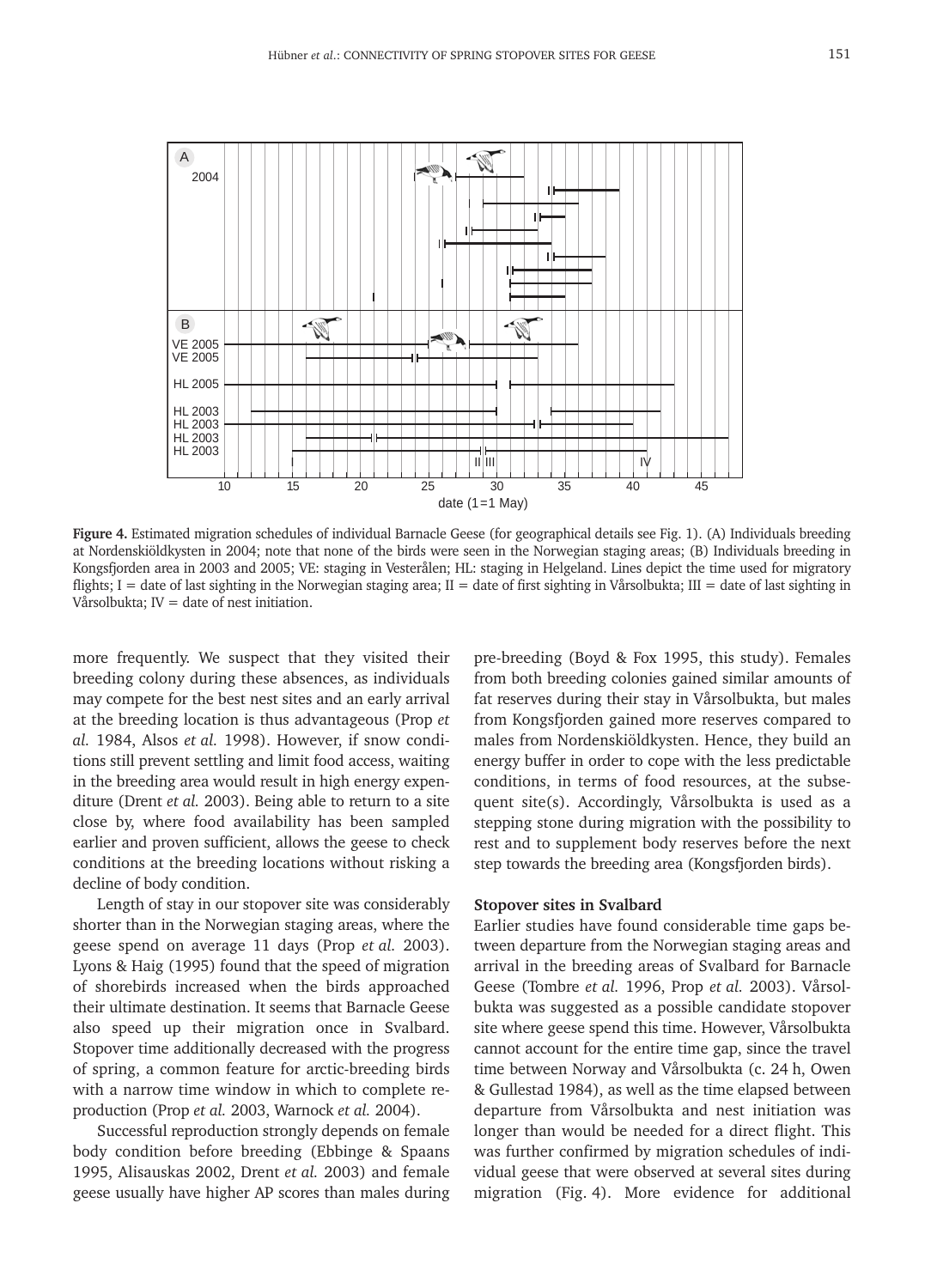stopover sites in Svalbard includes the finding that the nest initiation date was correlated with the departure date in Vårsolbukta for the local birds, but not for those breeding at a distant colony. The results suggest that geese adopt a "hopping" strategy (Piersma 1987, Skagen & Knopf 1994) using a chain of stopover sites whilst travelling through Svalbard during spring. This is also supported by studies utilising satellite transmitters (Glahder *et al.* 2006, Griffin 2008). Migrating in small steps between several sites may allow for better prediction of conditions at the next site. In this way, geese can adjust the timing of their migratory steps and their body reserves en route in response to external cues, as snow melt progresses and weather conditions ameliorate. When reaching the last stopover site in proximity to their breeding colony, geese wait until nest sites become snow free and can then time their move to the nesting location without losing the opportunity to replenish body reserves.

This study suggests that geese use stopover sites either as a buffer area for optimal feeding in proximity to the nesting site or as a link in a network of similar such sites. If such areas are disturbed or damaged, e.g. by natural reserves exploitation or tourism, the magnitude of the negative consequences will be different for different individuals and presumably also between years due to the stochasticity of the arctic environment. This applies not only to Barnacle Geese, but also Pinkfooted and Light-bellied Brent Geese that usually use the same sites during spring (Mehlum 1998, Glahder *et al.* 2006, Hübner 2006). An increased knowledge of the network of stopover sites, including their function and utilisation by geese, will improve the possibility to protect such sites effectively.

# ACKNOWLEDGEMENTS

We thank all the people, who gathered goose observations in the field: Thomas Holm Carlsen, Arild R. Espelien, Lise Hatten, Kjell Isaksen, Carl Mitchell, Atle Ivar Olsen, Cecilia Olsen, and Leif Olsen (Helgeland), Johnny Bakken, Espen A. Bergesen, Jan Bolding Kristensen, Jesper Madsen, and the late Bjørn Røsshag (Vesterålen), Katrine Bruntse, Eirin Bjørkvoll, and Eeva Soininen (Vårsolbukta), Ellen Kalmbach, Margot Oorebeek, Maaike Versteegh, Luis Schmidt, Jurjen Annen and Daan Vreugdenhil (Ny-Ålesund), and Jim de Fouw (Diabasøya). Jouke Prop kindly permitted us to use data from the breeding colony on Diabasøya and commented on the manuscript. Nigel Yoccoz assisted with the statistics. Thanks to Jesper Madsen, Rene van der Wal, Eileen Rees, and Mark Trinder for discussing earlier drafts and to the two anonymous referees for valuable comments. The University Centre in Svalbard provided logistic support in Vårsolbukta. This study was financed by the Research Council of Norway, Roald Amundsens Centre for Arctic Research, Tromsø and the Norwegian National Committee on Polar Research. Fieldwork in Kongsfjorden was financed by the Netherlands Organisation for Scientific Research (NWO) and the Netherlands Polar Program and supported by the Norwegian Polar Institute and Kings Bay.

## **REFERENCES**

- Alerstam T. & Lindström A. 1990. Bird migration: physiology and ecophysiology. Springer, Berlin.
- Alisauskas R.T. 2002. Arctic Climate, Spring Nutrition, and Recruitment in Midcontinent Lesser Snow Geese. J. Wildl. Manage. 66: 181–193.
- Alsos I.G., Elvebakk A. & Gabrielsen G.W. 1998. Vegetation exploitation by barnacle geese *Branta leucopsis* during incubation on Svalbard. Polar Res. 17: 1–14.
- Ankney C. & MacInnes C. 1978. Nutrient reserves and reproductive performance of female lesser snow geese. Auk 95: 459–471.
- Arzel C., Elmberg J. & Guillemain M. 2006. Ecology of springmigrating Anatidae: a review. J. Ornithol. 147: 167–184.
- Black J.M., Deerenberg C. & Owen M. 1991. Foraging behaviour and site selection of barnacle geese *Branta leucopsis* in a traditional and newly colonized spring staging habitat. Ardea 79: 349–358.
- Black J.M., Prop J. & Larsson K. 2007. Wild goose dilemmas. Branta Press, Groningen, The Netherlands.
- Boyd H. & Fox A.D. 1995. Abdominal profiles of Icelandic Pinkfooted Geese *Anser brachyrhynchus* in spring. Wildfowl 46: 161–175.
- Choinière L. & Gauthier G. 1995. Energetics of reproduction in female and male greater snow geese. Oecologia 103: 379–389.
- Clausen P., Green M. & Alerstam T. 2003. Energy limitations for spring migration and breeding: the case of Brent geese *Branta bernicla* tracked by satellite telemetry to Svalbard and Greenland. Oikos 103: 426–445.
- Cooch E. & White G.C. 2006. Program MARK Analysis of data from marked individuals. A gentle introduction, 2nd edn. http://www.phidot.org/software/mark/docs/book/.
- Dalhaug L., Tombre I.M. & Erikstad K.E. 1996. Seasonal decline in clutch size of the barnacle goose in Svalbard. Condor 98: 42–47.
- Drent R., Both C., Green M., Madsen J. & Piersma T. 2003. Payoffs and penalties of competing migratory schedules. Oikos 103: 274–292.
- Ebbinge B.S. & Spaans B. 1995. The importance of body reserves accumulated in spring staging areas in the temperate zone for breeding in Dark-Bellied Brent Geese *Branta b. bernicla* in the High Arctic. J. Avian Biol. 26: 105–113.
- Farmer A.H. & Wiens J.A. 1998. Optimal migration schedules depend on the landscape and the physical environment: a dynamic modeling view. J. Avian Biol. 29: 405–415.
- Follestad A. & Shimmings P. 2001. Recent changes in the spring staging areas in Norway for Svalbard Barnacle Geese. In: Patterson I. (ed.) Goose 2001. 6th Annual Meeting of the Goose Specialist Group of Wetlands International, Roosta, Estonia 27 April – 2 May 2001. Proceedings. Wetlands International Goose Specialist Group Bulletin No. 9: Supplement 2001: 18.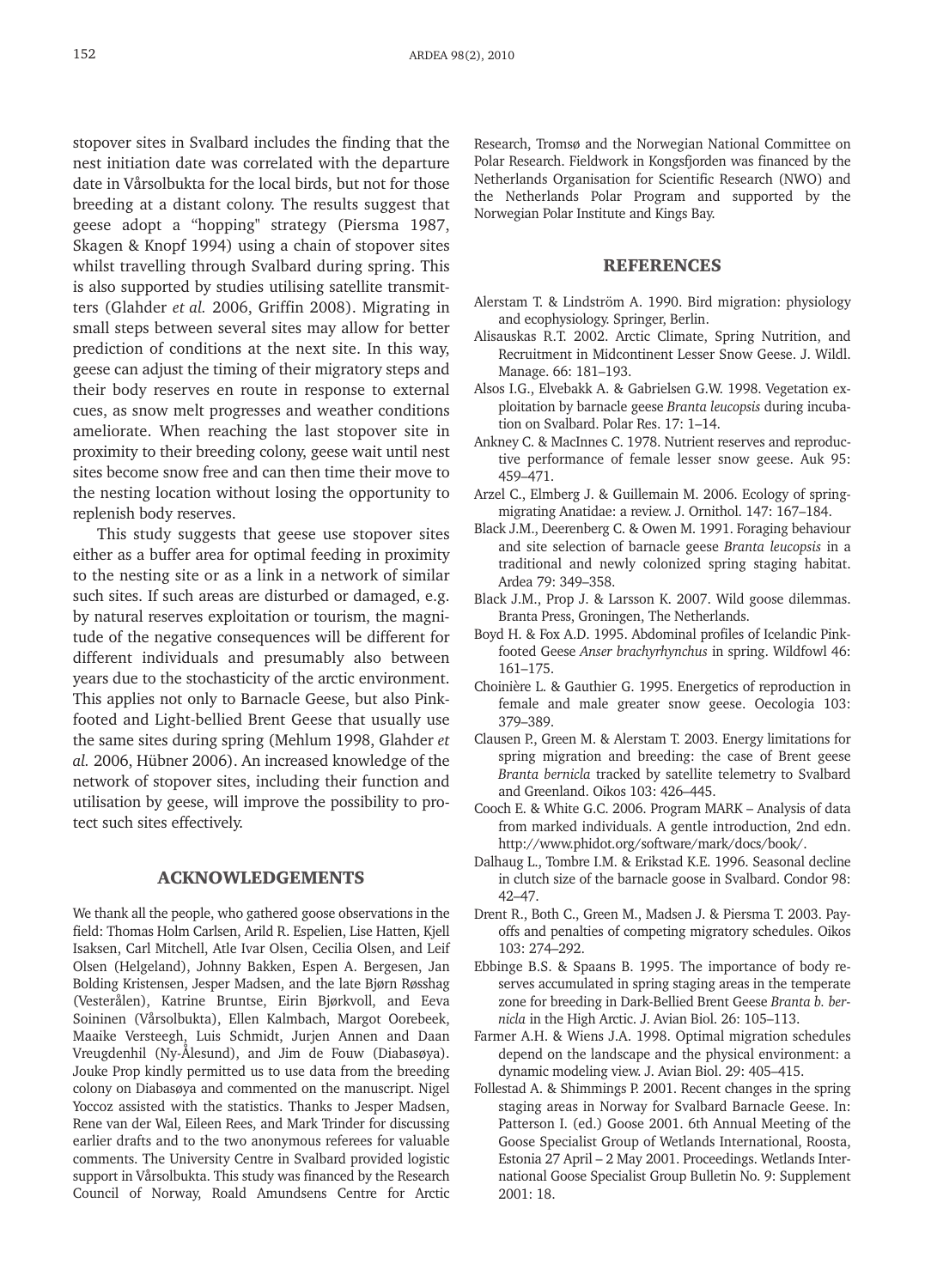- Fox A.D., Kahlert J., Walsh A.J., Stroud D.A., Mitchell C., Kristiansen J.N. & Bøgebjerg Hansen E. 1998. Patterns of body mass change during moult in three different goose populations. Wildfowl 49: 45–56.
- Gauthier G., Bedard J., Huot J. & Bedard Y. 1984. Spring accumulation of fat by Greater Snow Geese in two staging habitats. Condor 86: 192–199.
- Glahder C.M., Fox A.D., Hübner C.E., Madsen J. & Tombre I.M. 2006. Pre-nesting site use of satellite transmitter tagged Svalbard pink-footed geese. Ardea 94: 679–690.
- Griffin L.R. 2008. Identifying the pre-breeding areas of the Svalbard Barnacle Goose *Branta leucopsis* between mainland Norway and Svalbard: an application of GPS satellitetracking techniques. Vogelwelt 129: 226–232.
- Hübner C.E. 2006. The importance of pre-breeding sites in the arctic barnacle goose *Branta leucopsis*. Ardea 94: 701–713.
- Hübner C.E. 2007. Spring stopover in the Arctic: Implications for migrating geese and their food plants. PhD thesis, University Centre in Svalbard and University in Tromsø, Norway.
- Larsson K. & Forslund P. 1991. Environmentally induced morphological variation in the barnacle goose, *Branta leucopsis*. J. Evol. Biol. 4: 619–636.
- Lebreton J.D., Burnham K.P., Clobert J. & Anderson D.R. 1992. Modeling survival and testing biological hypotheses using marked animals: a unified approach with case studies. Ecol. Monogr. 62: 67–118.
- Loonen M.J.J.E 1997. Goose Breeding Ecology: Overcoming successive hurdles to raise goslings. PhD thesis, University Groningen, The Netherlands.
- Lyons J.E. & Haig S.M. 1995. Fat content and stopover ecology of spring migrant semipalmated sandpipers in South-Carolina. Condor 97: 427–437.
- Madsen J. 2001. Spring migration strategies in Pink-footed Geese *Anser brachyrhynchus* and consequences for spring fattening and fecundity. Ardea 89: 43–55.
- Madsen J., Bregnballe T. & Mehlum F. 1989. Study of the breeding ecology and behaviour of the Svalbard population of light-bellied brent goose *Branta bernicla hrota*. Polar Res. 7: 1–21.
- Madsen J., Cracknell G. & Fox A.D. 1999. Goose populations of the Western Palearctic: A review of status and distribution. Wetlands International Publ. No 48, Wetlands International, Wageningen. The Netherlands. National Environmental Research Institute Rønde, Denmark.
- Madsen J. & Klaassen M. 2006. Assessing body condition and energy budget components by scoring abdominal profiles in free-ranging pink-footed geese *Anser brachyrhynchus*. J. Avian Biol. 37: 283–287.
- Madsen J., Tamstorf M., Klaassen M., Eide N., Glahder C., Rigét F., Nyegaard H. & Cottaar F. 2007. Effects of snow cover on the timing and success of reproduction in high-arctic pinkfooted geese *Anser brachyrhynchus*. Polar Biol. 30: 1363–1372.
- Mehlum F. 1998. Areas in Svalbard important for geese during the pre-breeding, breeding and post-breeding periods. Norsk Polarinst. Skr. 200: 41–55.
- Owen M. 1981. Abdominal profile: a condition index for wild geese in the field. J. Wildl. Manage. 45: 227–230.
- Owen M. & Gullestad N. 1984. Migration routes of Svalbard barnacle geese *Branta leucopsis* with a preliminary report on

the importance of the Bjørnøya staging area. Norsk Polarinst. Skr. 181: 67–77.

- Piersma T. 1987. Hop, skip, or jump? Constraints on migration of arctic waders by feeding, fattening, and flight speed. Limosa 60: 185–194. (In Dutch)
- Prop J., van Eerden M.R. & Drent R. 1984. Reproductive success of the barnacle goose *Branta leucopsis* in relation to food exploitation on the breeding grounds, western Spitsbergen. Norsk Polarinst. Skr. 181: 87–117.
- Prop J. & de Vries J. 1993. Impact of snow and food conditions on the reproductive performance of barnacle geese *Branta leucopsis*. Ornis Scand. 24: 110–121.
- Prop J., Black J.M. & Shimmings P. 2003. Travel schedules to the High Arctic: Barnacle geese trade-off the timing of migration with accumulation of fat deposits. Oikos 103: 403–414.
- R Development Core Team 2005. R: A Language and Environment for Statistical Computing. R Foundation for Statistical Computing, Vienna, Austria.
- Schaub M., Pradel R., Jenni L. & Lebreton J.D. 2001. Migrating birds stop over longer than usually thought: an improved capture-recapture analysis. Ecology 82: 852–859.
- Skagen S.K. & Knopf F.L. 1994. Residency patterns of migrating sandpipers at a midcontinental stopover. Condor 96: 949–958.
- Tombre I.M., Erikstad K.E., Gabrielsen G.W., Strann K.B. & Black J.M. 1996. Body condition and spring migration in female high-Arctic Barnacle geese *Branta leucopsis*. Wildl. Biol. 2: 247–251.
- Tombre I.M., Madsen J., Bakken J., Bergland O.P. & Røsshag B. 2005. Kortnebbgjess og hvitkinngjess i Vesterålen: Bruk av områder og individuell atferd. NINA Report 3.
- Tombre I.M., Høgda K.A., Madsen J., Griffin L.R., Kuijken E., Shimmings P., Rees E. & Verscheure, C. 2008. The onset of spring and timing of migration in two arctic nesting goose populations: the pink-footed goose *Anser brachyrhynchus* and the barnacle goose *Branta leucopsis*. J. Avian Biol. 39: 691–703.
- Tombre I.M, Madsen J. & Bakken J. 2009. Registreringer av rastende gjess i Vesterålen. Resultater fra våren 2009. NINA Report 527.
- Verkuil Y.I., Wijmenga J.J., Hooijmeijer J.C.E.W. & Piersma T. 2010. Spring migration of Ruffs *Philomachus pugnax* in Fryslân: estimates of staging duration using resighting data. Ardea 98: 21–33.
- Warnock N. & Bishop M.A. 1998. Spring stopover ecology of migrant western sandpipers. Condor 100: 456–467.
- Warnock N., Takekawa J.Y. & Bishop M.A. 2004. Migration and stopover strategies of individual Dunlin along the Pacific coast of North America. Can. J. Zool. 82: 1687–1697.
- White G.C. & Burnham K.P. 1999. Program Mark: Survival estimation from populations of marked animals. Bird Study 46 (suppl.): 120–139.

## SAMENVATTING

Op het moment dat noordelijke ganzen gaan broeden is het broedgebied nog grotendeels bedekt met sneeuw. Voedsel vinden is dan een probleem, en de ganzen zijn daarom van lichaamsreserves afhankelijk om eieren te produceren. Daarnaast